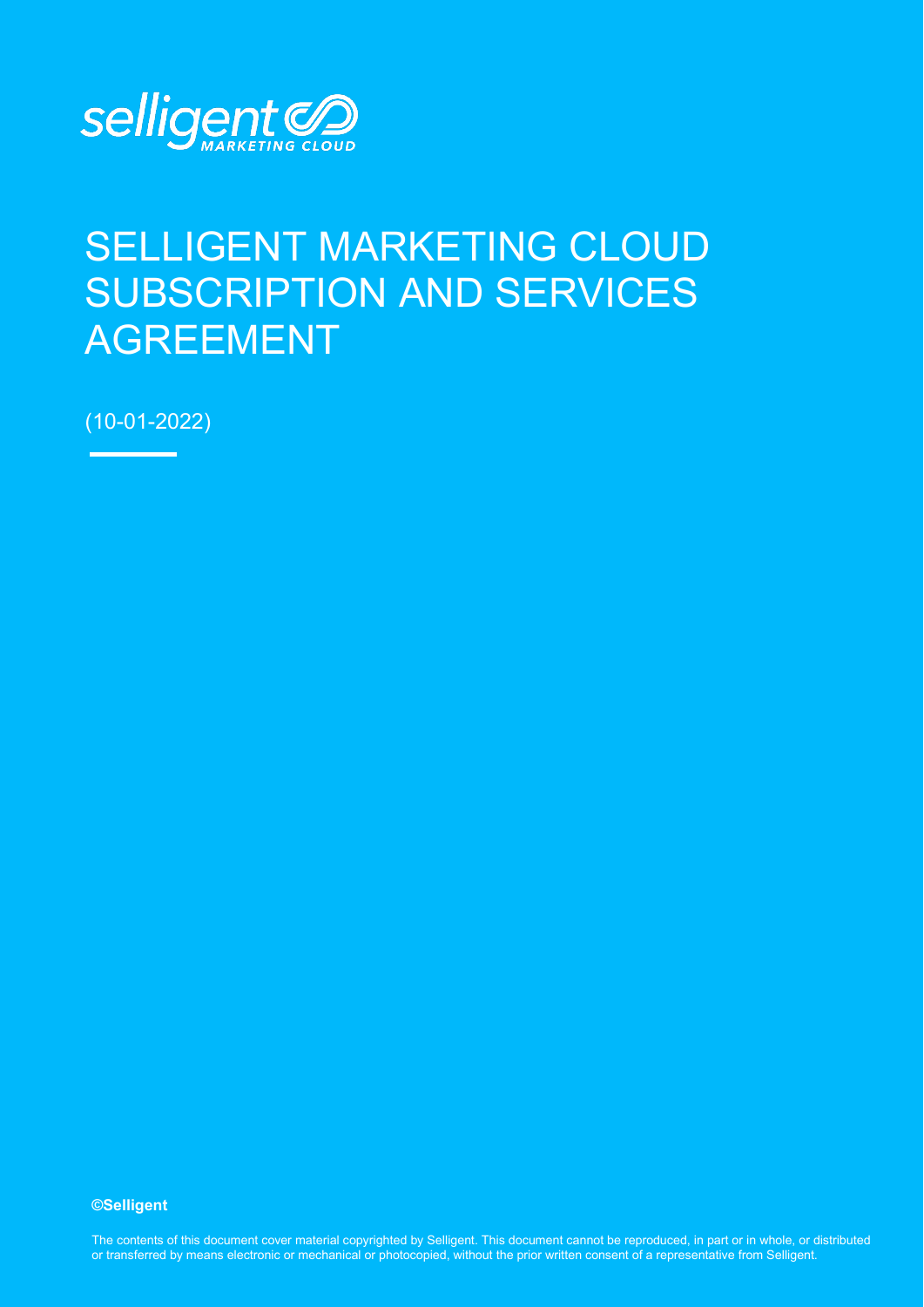

# **SELLIGENT MARKETING CLOUD SUBSCRIPTION AND SERVICES AGREEMENT**

THIS SUBSCRIPTION AND SERVICES AGREEMENT GOVERNS ACQUISITION AND USE OF SELLIGENT'S SERVICES BY THE CLIENT. BY EXECUTING A SALES ORDER AND/OR STATEMENT OF WORK THAT REFERENCES THIS AGREEMENT, THE CLIENT AGREES TO ALL OF THE TERMS AND CONDITIONS OF THIS AGREEMENT. THE INDIVIDUAL ENTERING INTO THIS AGREEMENT ON BEHALF OF A COMPANY OR OTHER LEGAL ENTITY REPRESENTS TO HAVE THE AUTHORITY TO BIND SUCH ENTITY AND ITS AFFILIATES TO THESE TERMS AND CONDITIONS. ANY INDIVIDUAL WHO DOES NOT HAVE SUCH AUTHORITY, OR IF YOU DO NOT AGREE WITH ALL OF THESE TERMS AND CONDITIONS, MUST NOT ACCEPT THIS AGREEMENT. ANY CLIENT WHO DOES NOT AGREE WITH THESE TERMS AND CONDITIONS MAY NOT ACCESS OR USE THE SERVICES.

This Agreement was last updated on **January 10**, **2022**, it is effective between the Client and Selligent as of the date of a Sales Order and/or Statement of Work is executed by both parties ("**Effective Date**").

#### **Article 1.- Definitions**

**"***Agreement***"** means this Subscription and Services Agreement, the Service Order(s) and the other documents as listed below, in prevailing order should there be conflicting provisions.

| 2° Specific Terms, as applicable                         |
|----------------------------------------------------------|
| 3° CSA Terms and Conditions ("CSA T&C")                  |
| 4° Data Processing Agreement ("DPA")                     |
| 5° Selligent Support and Service Level Agreement ("SLA") |
| 6° Subscription and Services Agreement ("SSA")           |

**"***Acceptable Use Policy***"** or **"***AUP***"** refers to the required actions and practices, as well as those actions and practices that are unacceptable and prohibited, with respect to Client's use of any product or Service created, developed, sold, licensed, delivered, supplied or performed by Selligent.

**"Affiliates"** means any entity that controls, is controlled by, or is under common control with the named entity ("Affiliates"), where "control" is defined as the ownership of at least 51% of the equity or beneficial interests of such entity or the right to vote for or appoint a majority of the board of directors or other governing body of such entity.

**"***Client***"** includes any Affiliates of the signing entity and any and all employees, agents (third party service providers), or subcontractors of Client who access or otherwise use the Service(s) provided under a specific Service Order and/or perform services incidental thereto. Signing entity shall assume any liability arising out of acts or omissions of its Affiliates, employees, agents (third-party service providers), or subcontractors in relation to the Services under this Agreement. For the avoidance of doubt, only the signing entity and Selligent are party to the Agreement.

**"***Client Data***"** means all data, documentation, content or information submitted by or on behalf of Client for the purpose of performing the Subscription Service, or generated and used by the Subscription Services, including Personal Data , audio-visual design (such as photographic images, animations, illustrations) or other identifying or branding elements of Client or its customers to enable performance of the Services.

"**Deliverables**" means certain work product, limited to content specific to Client and excluding any retained, common, reusable or generic elements or methodologies, if any, as described in a SOW for Project Services.

**"***Documentation***"** means the documentation provided by Selligent describing operation and use of the Service(s), by any means of delivery, whether at Client's request or otherwise, along with any other information provided to Selligent's clients generally, and all such items as updated from time to time.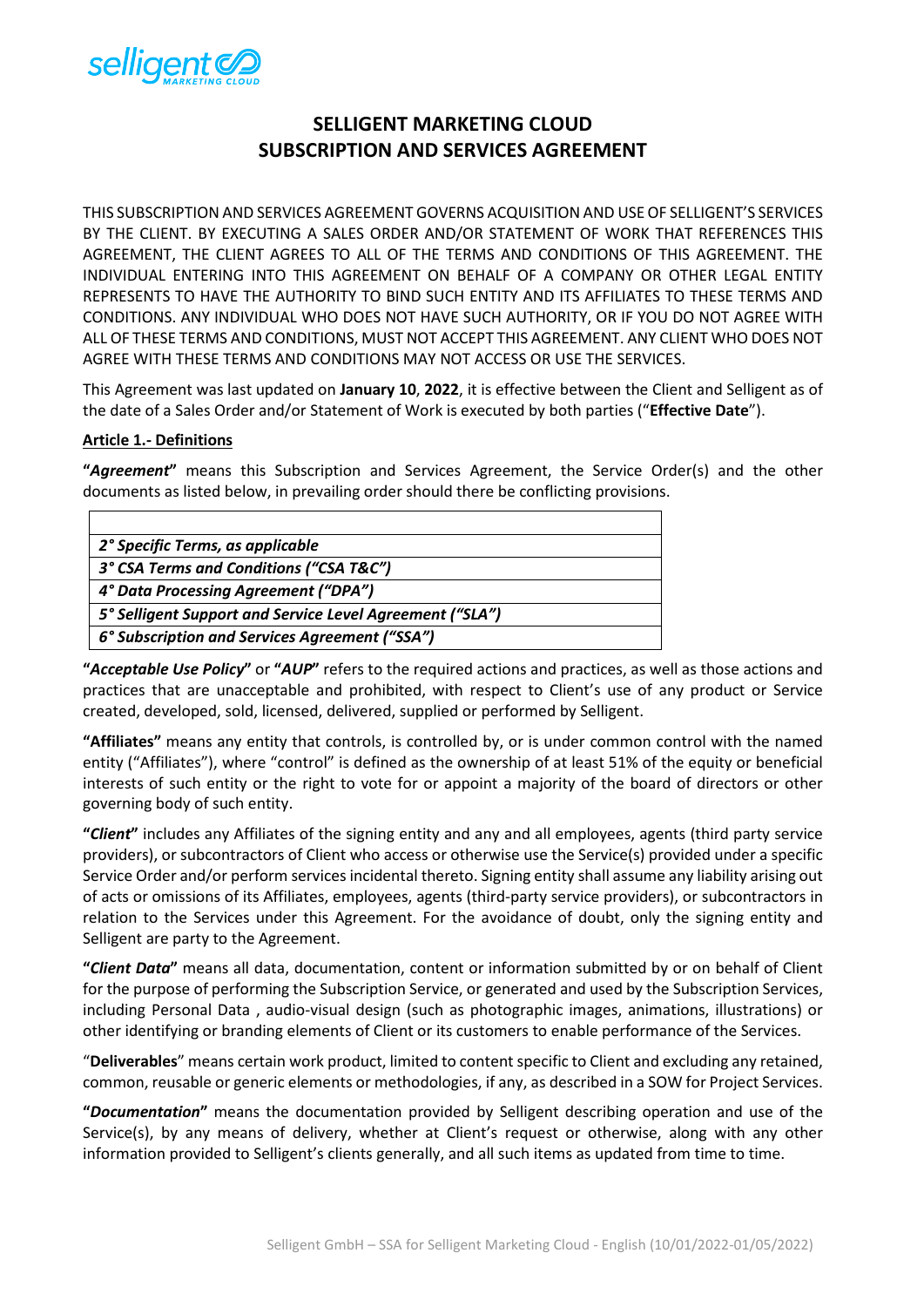**"***Platform***"** means the technical infrastructure Selligent has in place to provide the Subscription Services for Client.

**"***Project Services***"** means project or data services, of which timing and staff availability are planned with Client. Project Services can be (but are not limited to) auditing the quality of databases, project management, technical integration services, campaign creation services, consultancy services and training services.

**"***Service Order***"** means a Sales Order of Subscription Services, a Project Services order ("Statement of Work") or other form, specifying, among others, the scope of Services ordered, its subscription term and the applicable fees. All such forms are executed under this Subscription and Services Agreement and deemed incorporated herein.

 **"***Services***"** means the Subscription Services, Project Services and Support Services that Client orders under this Agreement.

**"***Subscription Services***"** means access to software module(s) made available by Selligent to Client (e.g. Selligent Marketing Cloud Base, channels or options) in a Software as a Service mode within the limits set out in the Sales Order.

**"***Subscription Term***"** means the term specified in the applicable Sales Order during which Client can use the Subscription Services.

 **"***Support Services***"** means helpdesk and technical support services which are by nature consumed on an ad-hoc basis and cannot be planned. Selligent provides permanent availability for those services governed by the conditions in the SLA.

**"***Usage Rights***"** means those rights to use the Subscription Services within the limits agreed upon in a Sales Order.

**"***User***"** means any individual expressly authorised by Client to use the Services and to whom Client has supplied a user identification and password, such as employees, agents (third-party service providers), or subcontractors.

#### **Article 2.- Object**

**2.1** Subject to the terms of this Agreement, Selligent grants Client, within the Usage Rights set out in the Sales Order, the non-transferable, non-exclusive, non-sublicenseable right to use the Subscription Services ordered under such Sales Order.

**2.2** Selligent will also provide Client with Project Services, Success Services and Support Services as indicated in a Sales Order or Statement of Work.

**2.3** Client does not have any right, claim or interest whatsoever relating to the Services other than those granted under this Agreement.

**2.4** Selligent is authorised to engage and exchange subcontractors for the performance of its contractual obligations under this Agreement in compliance with the applicable provisions in the DPA. Selligent is responsible for any acts or omissions of such subcontractors under this Agreement as if such acts or omissions were performed by Selligent directly.

**2.5** Ordering of one or more Subscription Services is not contingent on the delivery of any future functionality or features, nor on any oral or written private or public comments made by Selligent in relation to such future functionality or features.

**2.6** Selligent and its technical partners are authorised to examine the Platform and the Services at any time without prior consent in the context of maintenance operations, installation of patches and Client support.

**2.7** Selligent may analyse the Subscription Services to gather information in relation to Client's use of the Subscription Services to improve its products and services, without accessing Client Data.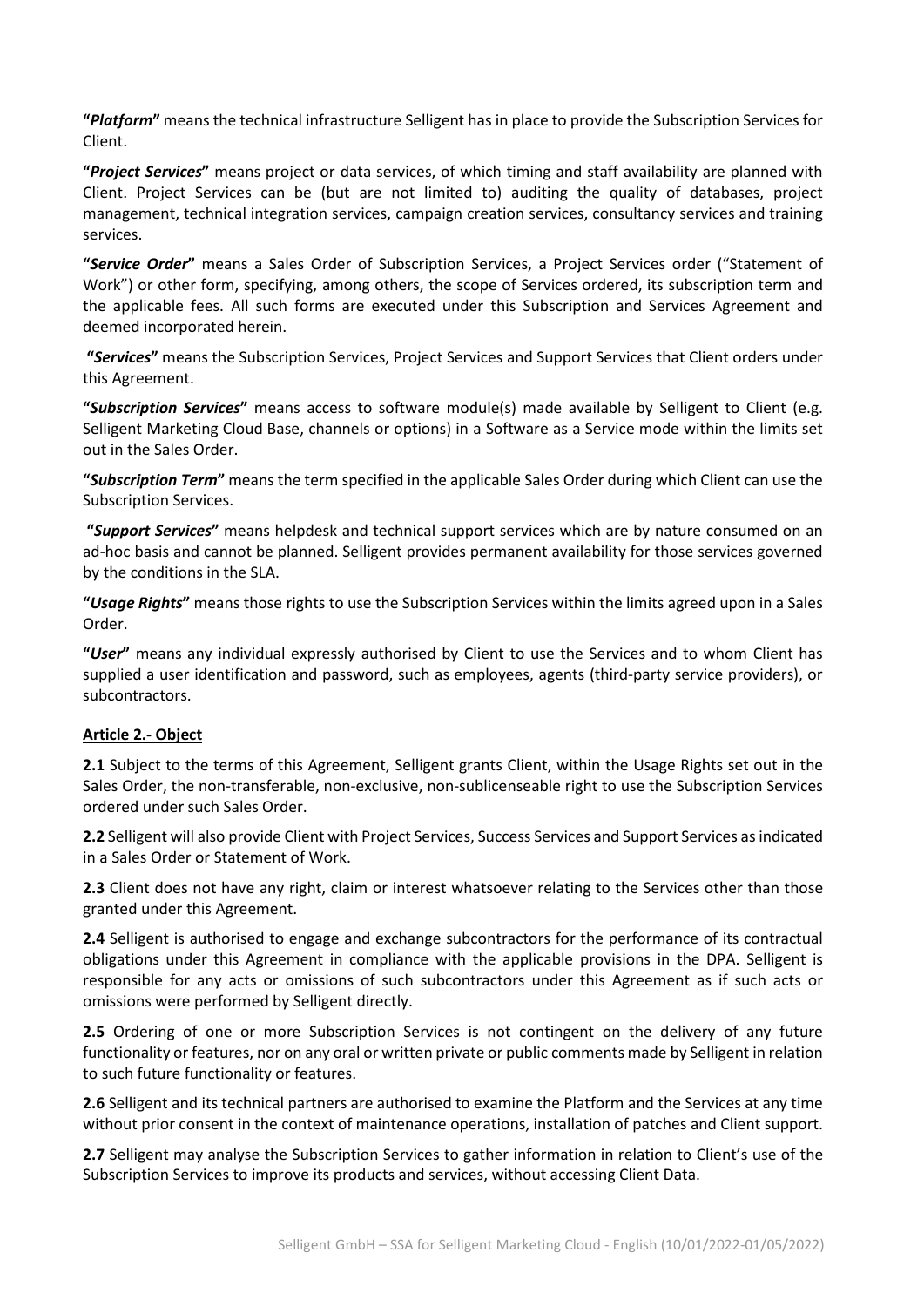#### **Article 3.- Selligent's Obligations – Reservation of Rights**

**3.1.** Selligent shall provide the Service(s) in a workmanlike manner consistent with general industry standards reasonably applicable to the provision thereof. Subject to maintenance and downtime contemplated in the SLA, if Client notifies Selligent in writing, within thirty (30) calendar days of receipt thereof, of the failure of any unaltered version of any Deliverables specified in an applicable Statement of Work or any Subscription Services ordered in a Sales Order, to perform as described in any Documentation or set forth in an applicable Statement of Work ("Error(s)"), Client's sole remedy and Selligent's sole liability with respect to the noted Errors in the unaltered versions of such Deliverables or Subscription Services, shall be to attempt to correct those Errors. Should any Errors contained within any of the Deliverables or with respect to any Subscription Services result from a denial of services attack, or from Client's, or any third party's actions, alterations, modifications or adjustments to the same, Selligent may, in its sole discretion, attempt to correct those Errors, on a time and materials basis at its then-current rates.

**3.2.**Client acknowledges that timeframes specified in any Service Order are only estimates and that actual performance times will be dependent upon Client's timely provision of accurate and properly formatted data, feedback and access to key personnel reasonably requested by Selligent from time-to-time. Selligent shall not be accountable for any performance delays caused by Client's failure to timely provide such data, access or feedback required for the performance of its performance. In such an event, estimated timetables shall be extended accordingly, and fees may be increased as a result of such delays.

#### **Article 4.- Client's Obligations**

**4.1** Client shall use the Services for internal business purposes only. Client is solely responsible for the use of the Platform and the Services under Client's user accounts and acknowledges having been sufficiently informed about the Services specificities. Client (i) shall implement the necessary measures to prevent unauthorized access to, or use of, the Services, and will promptly notify Selligent of any such unauthorized access or use of which Client becomes aware; (ii) has sole responsibility for the accuracy, quality, integrity, legality, reliability and appropriateness, and in general, the content of Client Data stored in the Platform and used by the Services; (iii) shall comply with all applicable laws and Selligent's reasonable instructions and recommendations with respect to the Services.

**4.2** Client is responsible for the provision and use of the appropriate equipment, including computers, computer operating system and web browser, needed to connect to and use the Services. Client shall ensure that this equipment complies with the specifications set forth in the Documentation.

**4.3** Client will ensure that any User using the Services (i) has followed the on-line training made available by Selligent and is properly certified or has been properly trained by Selligent certified trainers, the latter training being billable; and (ii) uses the Services in accordance with the acceptable use of the Services as set forth in Article 8 below. In particular, this implies that the quality of the databases used for sending e-mails complies with the acceptable use of the Services. Should the quality appear to be below such acceptable use after to the database audit performed as part of the set-up services and fees, Selligent will make the necessary recommendations in collaboration with Client. Implementation of the recommendations will be charged at the agreed rates for Project Services subject to Client's prior approval.

**4.4** Client will comply with the rules set out in the CSA T&C currently available at : [https://www.selligent.com/legal-CSA.](https://www.selligent.com/legal-CSA) Client is aware that the CSA T&C can be amended by the CSA and in line with what is agreed upon in Article 14 of this Subscription and Services Agreement, will adhere to any changes in the CSA terms. Selligent will inform Client of any change requested by the CSA to the CSA T&C. In case Client does not object within fourteen (14) working days to such change, Client shall be deemed to accept it. In case Client timely objects to such change, Selligent shall be entitled to terminate the Agreement.

#### **Article 5.- Evolution of the Services**

Selligent reserves the right to update, upgrade or discontinue features of the Services. No functionality of the Services will be materially decreased from that available as of the ordering of such Services. In case of a major upgrade, Client shall be provided with a prior reasonable notification via the Platform.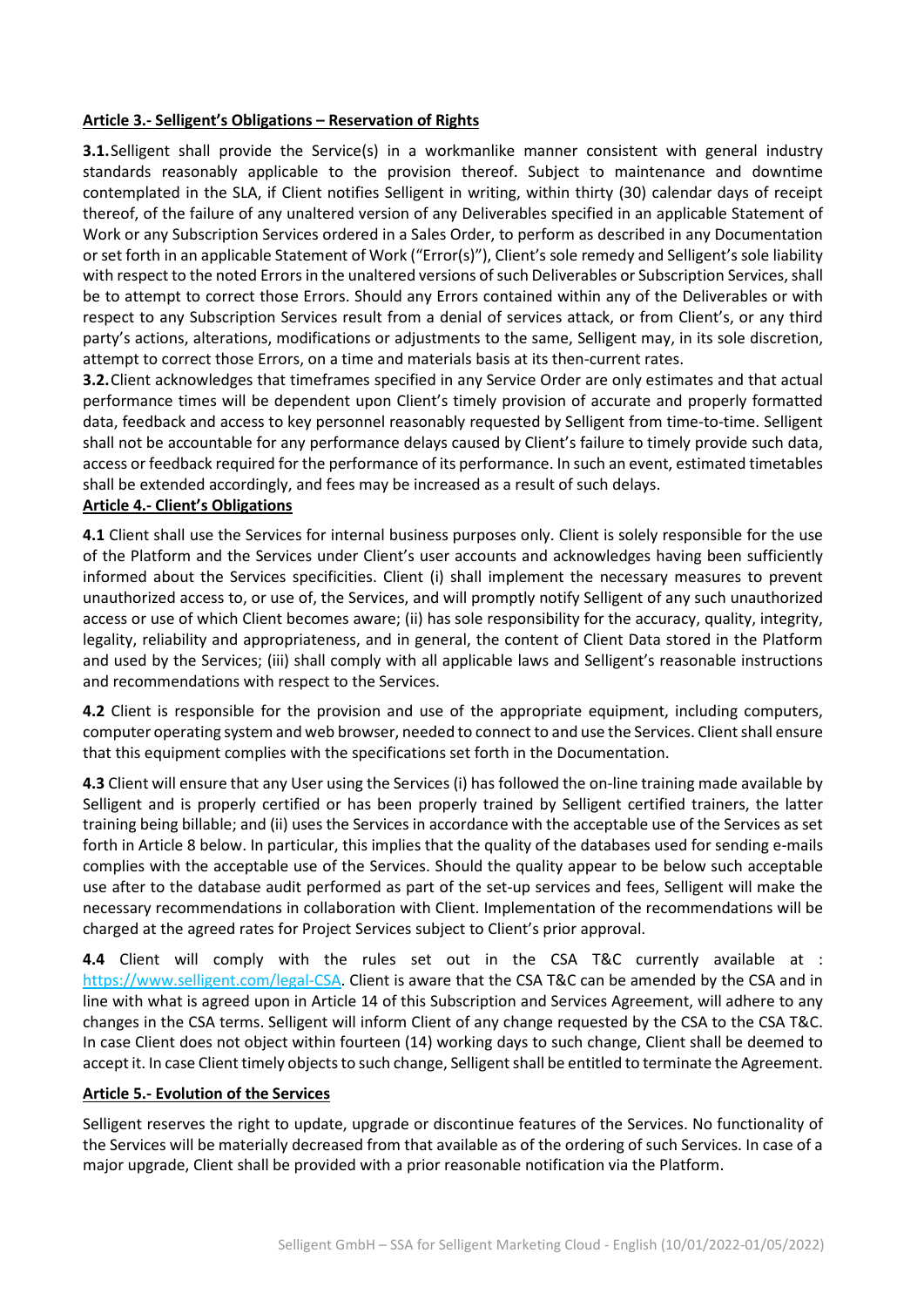#### **Article 6.- Data Ownership and Protection**

**6.1** Subject to the terms of the DPA and Selligent's Privacy Policy available at: [https://www.selligent.com/privacy-policy,](https://www.selligent.com/privacy-policy) Client agrees that Selligent may process Client Data.

**6.2** Client Data remain Client's exclusive property. Client hereby grants to Selligent a non-exclusive, nontransferable license to use, perform and display identifying or branding elements of Client during the Subscription Term solely to allow Selligent and/or its Affiliates to perform its obligations as stated herein.

**6.3** Selligent's back-up procedure is described in the SLA. However Client acknowledges that the Services are not meant to replace Client's need for making copies of its primary Client data source. Client is responsible for maintaining copies of his primary Client data.

**6.4** Client Data may be retrieved by Client from the Platform at any time during the term of this Agreement. Upon specific request in writing by Client made at the latest by the effective date of termination or expiration of this Agreement, Selligent shall return Client Data to Client through FTPS or SFTP within fifteen (15) calendar days of such request. All complaints relating to the return of the data must be notified to Selligent in writing within ten (10) calendar days of the return, failing which all rights whatsoever will be null and void. The Client Data will be returned in a format that can be run on standard database systems. Client will be invoiced for the costs related to such return at the agreed rates for Project Services subject to a cap of €1,000. After termination of the Agreement, Selligent shall have no obligation to maintain or provide Client Data and shall, in any case, delete all Client Data in its systems or otherwise in its possession or control.

#### **Article 7.- Intellectual Property**

**7.1** Client acknowledges that in providing the Services, Selligent uses original and any copies (by whomever produced), updates or extensions of: (a) Selligent's and/or its Affiliates" company name(s), copyright(s), trademark(s), logo(s), domain name(s), the product and service name(s) associated with the Services and other trademarks and service marks, (b) certain audio and visual information and (c) other technology, software, hardware, products, processes, algorithms, user interfaces, know-how and other trade secrets, techniques, designs, inventions and other tangible and intangible technical material or information (collectively "Selligent Technology"), and that the Selligent Technology is covered by intellectual property rights owned or licensed by Selligent and/or its Affiliates (collectively "Selligent IP Rights"). Certain components of the Selligent Technology may be provided by third-party providers, and are subject to Specific Terms as may be indicated in the applicable Sales Order. Such third-party components are the intellectual property of the specific providers, and as such, no right, title or interests, other than the right to utilize the Services as described herein, shall vest in the Client. Selligent IP Rights, and its suppliers, include all copies, updates or additions, including any new functions, that may be developed for Client. The intellectual property rights on any improvement, design contributions or derivative works conceived or created by either party in or to the Services will also be exclusively owned by Selligent or its suppliers. Other than as expressly set forth in this Agreement, no right, title, license or any other rights in or to the Selligent Technology or Selligent IP Rights are granted to Client.

**7.2** Documents, software or hardware made available to Selligent by Client shall be and remain the sole and exclusive property of Client or its suppliers

**7.3** Selligent represents to Client that it has the right to enter into this Agreement and grant the Usage Rights provided herein.

**7.4** Selligent shall defend Client against any claim brought against Client by a third party alleging that the use of the Services as contemplated hereunder constitutes a direct infringement or misappropriation of a patent claim, copyright or trademark or trade secret of such third party, and Selligent will pay damages finally awarded against Client (or the amount of any settlement Selligent enters into) with respect to such claims, provided Client (a) promptly gives written notice of such claim to Selligent (but only to the extent that delay in giving notice materially impairs Selligent's ability to defend the claim); and (b) gives Selligent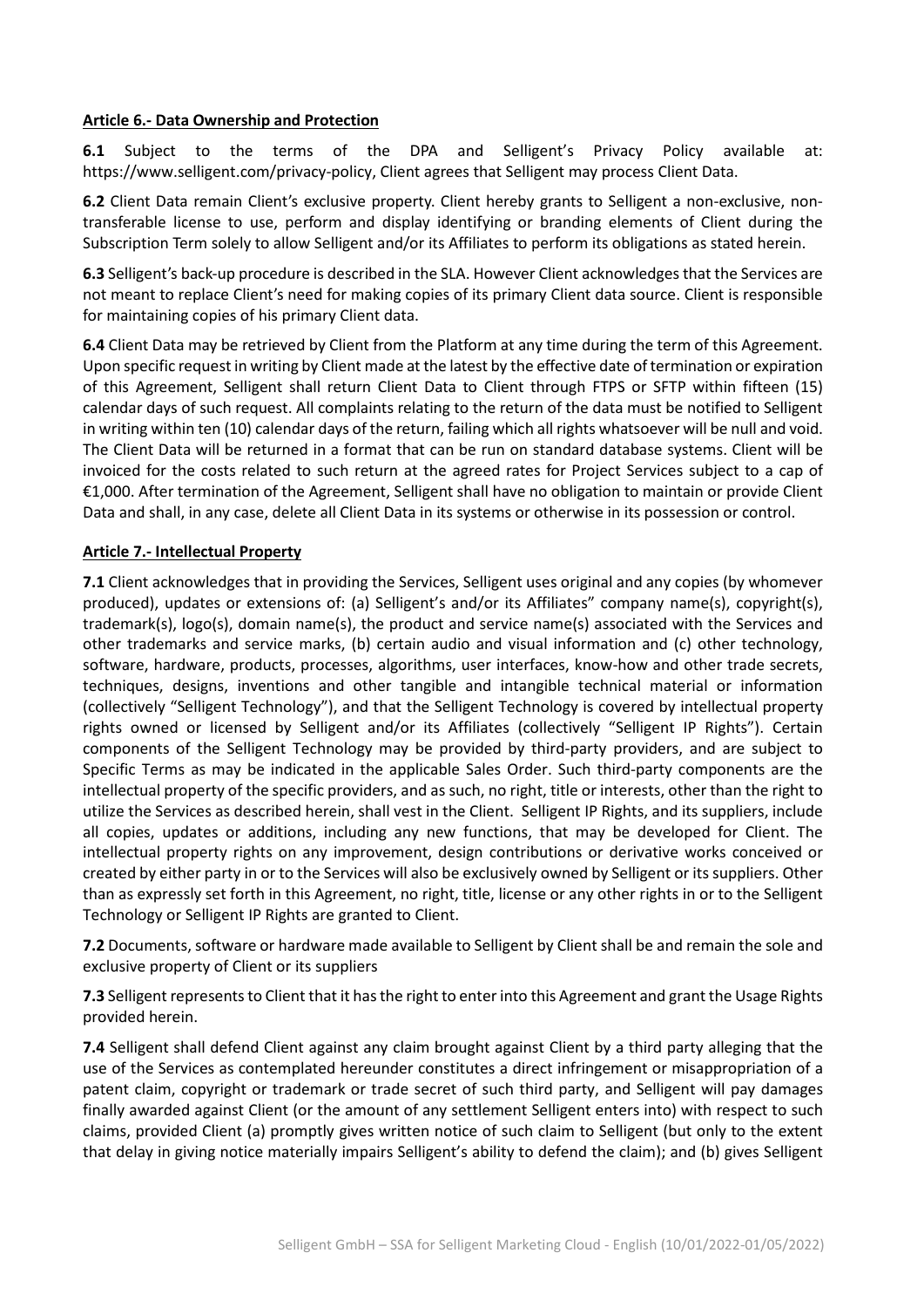primary control of the defence and settlement of the claim. This obligation of Selligent shall not apply if the alleged infringement or misappropriation results from use of the Services in violation of this Agreement.

**7.5** Selligent shall have primary control of the defence of the claim and may agree on any settlement provided Selligent will not enter into or agree to any settlement that imposes any obligation on Client without Client's prior written consent. Selligent will not admit liability on behalf of Client. In case Client rejects the defence by Selligent or the control of such defence by Selligent, Selligent shall be released of any indemnification obligation under this Article 7. Client shall provide Selligent with full assistance in such defence and can participate to the defence at its own expense and with its own counsel. Selligent shall keep Client advised of the status of the claim and will consider in good faith recommendations made by Client with respect to the claim.

**7.6** Selligent reserves the right to cease such defence of any claim in the event the Services are no longer alleged to infringe or misappropriate, or are held not to infringe or misappropriate, the third party's rights, and such third party therefore refrains from asserting claims for damages against Client.

**7.7** In the event a claim under this Article is made, or is, in Selligent's reasonable opinion, likely to be made, Selligent may, at its sole discretion and expense: (i) procure for Client the right to continue using the Services under the terms of this Agreement; or (ii) replace or modify the Services to be non-infringing without material decrease in functionality. If the foregoing options are not reasonably available, Selligent is entitled to terminate the infringing Services and refund all prepaid fees to Client, without any additional compensation.

**7.8** Selligent's obligations under this Article 7 shall be Client's exclusive claims against Selligent for any above infringement of the third party's intellectual property rights through the use of the Services.

#### **Article 8.- Acceptable use of the Services - Restrictions**

**8.1** Selligent grants Client a limited, non-exclusive, non-transferable, non-sublicensable, right to access and use the Service(s) in accordance with this Agreement. Client must comply with Selligent Acceptable Use & Anti-Spam Policy ("AUP") of Selligent, as may be updated from time-to-time by Selligent, on notice to Client, currently available at : [https://www.selligent.com/acceptable-use-policy.](https://selligent.com/acceptable-use-policy)

Client further agrees to:

- (i) Use the Services and the Platform in accordance with the Documentation, best practices and generally accepted code of conduct;
- (ii) Not to license, sublicense, sell, resell, rent, lease, transfer, assign, distribute, time-share or otherwise commercially exploit or make the Services available to any third party, other than as contemplated by this Agreement;

**8.2 Third-Party Providers.** Any exchange of data or other interaction between Client and a third-party provider (other than any subcontractor or agent performing any obligations of Selligent under this Agreement), and any purchase by Client of any product or service offered by any third-party provider, is solely between Client and such third-party provider.

**8.3** Subject to this Agreement, Client shall defend, indemnify and hold Selligent harmless against any loss or damage (including reasonable attorneys' fees) incurred in connection with claims made against Selligent by a third party in relation to Client Data or alleging that Client's illegal or unauthorised use of the Services infringes the rights of, or has otherwise harmed, a third party, provided Selligent (a) promptly gives written notice of the claim to Client (but only to the extent that delay in giving notice materially impairs Client's ability to defend the claims) and (b) gives Client primary control of the defence and settlement of the claim.

**8.4** Client shall have primary control the defence of the claim and may agree on any settlement provided Client will not enter into or agree to any settlement that imposes any obligation on Selligent without Selligent's prior written consent. Client will not admit liability on behalf of Selligent. In case Selligent rejects the defence by Client or the control of such defence by Client, Client shall be released of any indemnification obligation under this paragraph. Selligent shall provide Client with full assistance in such defence and is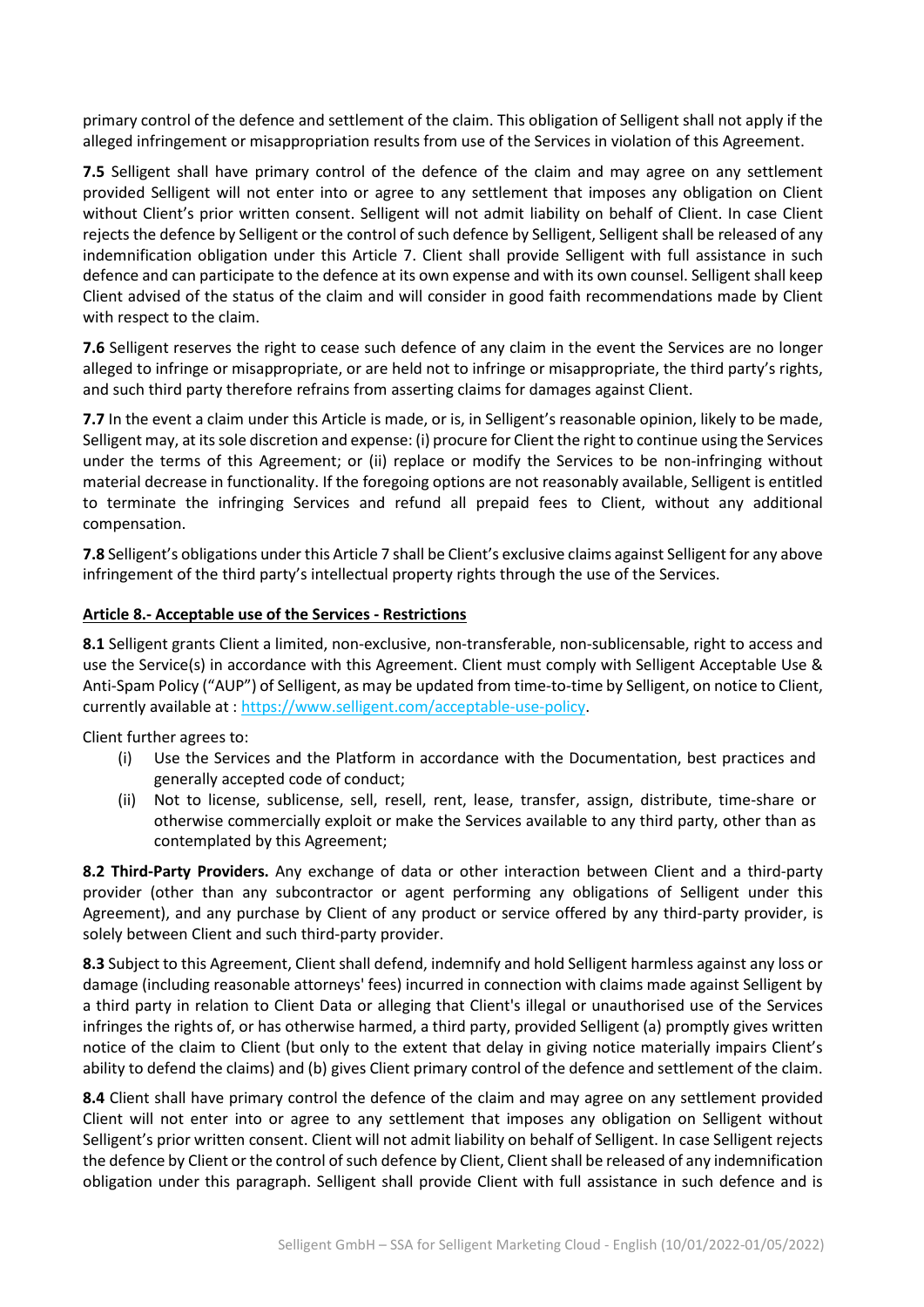allowed to participate to the defence at its own expense and with its own counsel. Client shall keep Selligent informed of the status of the claim and will consider in good faith recommendations made by Selligent with respect to the claim.

### **Article 9.- Limitation of liability**

**9.1** Each party is liable for intent and gross negligence in accordance with statutory provisions.

**9.2** Each party shall be liable in the event of a slightly negligent breach of essential obligations ("Kardinalpflichten") only for the damages that are typically foreseeable at the moment the Agreement is concluded. Essential obligations are obligations the fulfilment of which makes the proper performance of the Agreement possible, the infringement of which would jeopardise the achievement of the purpose of the Agreement and on which compliance Client relies. Parties agree that the maximum amount of foreseeable damages is limited to the annual value of the fees for the Services.

**9.3** Otherwise, each party's liability for slightly negligent breach is excluded.

**9.4** No party shall be liable for consequential damages, such as loss of revenue or profits, of business opportunities, of data or of use of data, damage to the brand or know-how, third party claims, whether in tort or in contract, irrespective whether or not it knew of the possibility of such loss.

**9.5** These limitations on liability do not apply to injury to life, body or health.

**9.6** With regard to Project Services and Support Services, Selligent undertakes to comply with generally accepted professional standards. Selligent's liability is limited to actions necessary to rectify a Project Services or Support Service that does not meet generally accepted professional standards. However, if it becomes apparent that Selligent personnel must attend when the operating incident is not attributable to Selligent, this Project Services or Support Service will be invoiced.

**9.7** The limitation of liability is based on risk allocation between the parties taking into account the agreed pricing.

**9.8** Nothing in this Agreement excludes the liability of either party (a) for death or personal injury caused by its negligence or (b) for fraud or fraudulent misrepresentation.

# **Article 10.- Confidentiality**

**10.1** "Confidential Information" refers to any information of a party ("Disclosing Party") disclosed by or on behalf of the Disclosing Party to the other party ("Receiving Party"), whether orally or in writing, that is designated as confidential or that reasonably should be understood to be confidential given the nature of the information and the circumstances of the disclosure (including pricing and other terms reflected in all Service Order(s)), the Service(s), the Selligent Technology, business and marketing plans, trade secrets, technology and technical information, product designs, methods, processes, code, data, inventions, apparatus, statistics, programs, research, development, information technology, network designs, passwords, sign-on codes, usage data, the Documentation and the terms of this Agreement. Confidential Information shall not include any information that: (a) is or becomes generally known to the public without breach of any obligation owed to the Disclosing Party; (b) was known to the Receiving Party prior to its disclosure by the Disclosing Party without breach by any third party of any obligation owed to the Disclosing Party; (c) was independently developed by the Receiving Party without breach of any obligation owed to the Disclosing Party; or (d) is received from a third party without being subject to any confidentiality obligation.

**10.2** Each party agrees that it will not use in any way for its own account or the account of any third party, any Confidential Information, except that each party may use the Confidential Information to perform its obligations or exercise its rights under this Agreement, and each party will take reasonable care and precaution to protect the confidentiality of such information. Reasonable care and precaution mean such care and precaution the Receiving Party takes to protect its own similar Confidential Information, but which shall not be less than reasonable standard of care.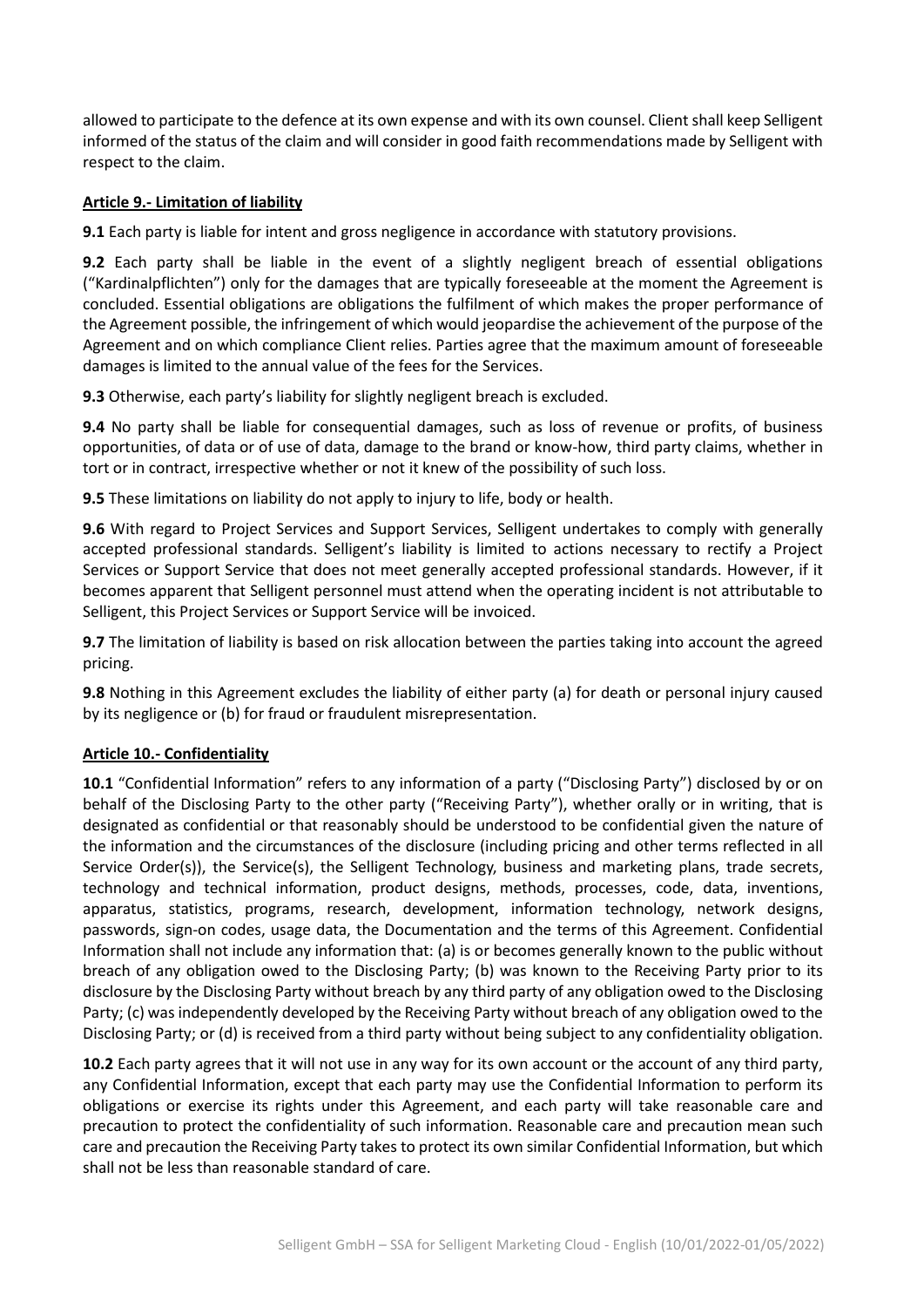**10.3** Such non-disclosure obligations shall not apply to information that (a) was already rightfully known to the Receiving Party prior to disclosure by the Disclosing Party hereunder; (b) became part of the public domain after its disclosure or was part of the state of the art at the time of disclosure, provided, in both cases, that this was not the result of a violation of a confidentiality obligation with respect to the party that transmitted the Confidential Information; (c) has been rightfully received from a third party not under obligation of confidentiality; (d) has been approved for release by written authorisation; or (e) was independently developed by a party without the use of the Confidential Information;.

**10.4** Each party agrees that Confidential Information remains, in any event, the property of the Disclosing Party.

**10.5** Disclosure of Confidential Information is only permitted to the legal representatives, agents, suppliers, service providers or subcontractors of the parties within the limit of what they need to know to perform the tasks incumbent upon them.

**10.6** The parties undertake to inform the persons to whom the information is transmitted of its confidential nature. They also agree to have their suppliers, service providers or subcontractors sign a confidentiality undertaking in terms similar to the one they have subscribed to hereby, it being understood that the parties are guarantors of compliance by the persons referred to in this paragraph of this confidentiality obligation.

**10.7** If the Receiving Party is compelled by law or judicial or regulatory order to disclose Confidential Information of the Disclosing Party, it shall (a) provide the Disclosing Party with reasonable prior written notice of such compelled disclosure (to the extent legally permitted); (b) provide the Disclosing Party with reasonable assistance and cooperation, at Disclosing Party's cost, if the Disclosing Party wishes to contest or limit the disclosure; and (c) only disclose that Confidential Information necessary to comply with such order in consultation of counsel at Disclosing Party's reasonable cost.

**10.8** Upon the written request of Disclosing Party at any time throughout the Subscription Term or upon expiration or termination of this Agreement, Receiving Party shall at its option, and if legally permissible, return or destroy (and certify such destruction in a signed writing) all Confidential Information of Disclosing Party, including all copies thereof, whether in physical or electronic form; provided, however, that Selligent and its Affiliates may retain an archival set of its working papers and a copy of Client's Confidential Information for ensuring compliance with applicable laws, regulations and professional standards regarding documentation of work performed under this Agreement. To the extent that it is impracticable to return or destroy any Confidential Information, and with respect to any information retained for archival purposes, Receiving Party shall continue to maintain the confidentiality of such information in accordance with this Agreement for as long as such information is retained.

**10.9** This confidentiality obligation shall survive the termination of this Agreement for a period of three (3) years.

# **Article 11.- Term**

This Agreement shall come into effect on the Effective Date and will remain in force so long as there is at least one active Service Order in place, unless earlier terminated in accordance with Article 12 below. Except as may otherwise stated in an applicable Sales Order, each Subscription Service is granted for a minimum Subscription Term of twelve (12) months as of such Subscription Service Start Date (i.e. password and login delivered to Client). Each Sales Order will automatically renew at the end of each term for an additional term of the same duration, unless either party gives the other party a notice of non-renewal, by registered letter with acknowledgement of receipt, at least ninety (90) calendar days before the end of the thencurrent term. Renewals will automatically pertain to all Subscription Services of the Sales Order.

# **Article 12.- Termination**

**12.1** Each party may terminate the Agreement without notice for the following important reasons: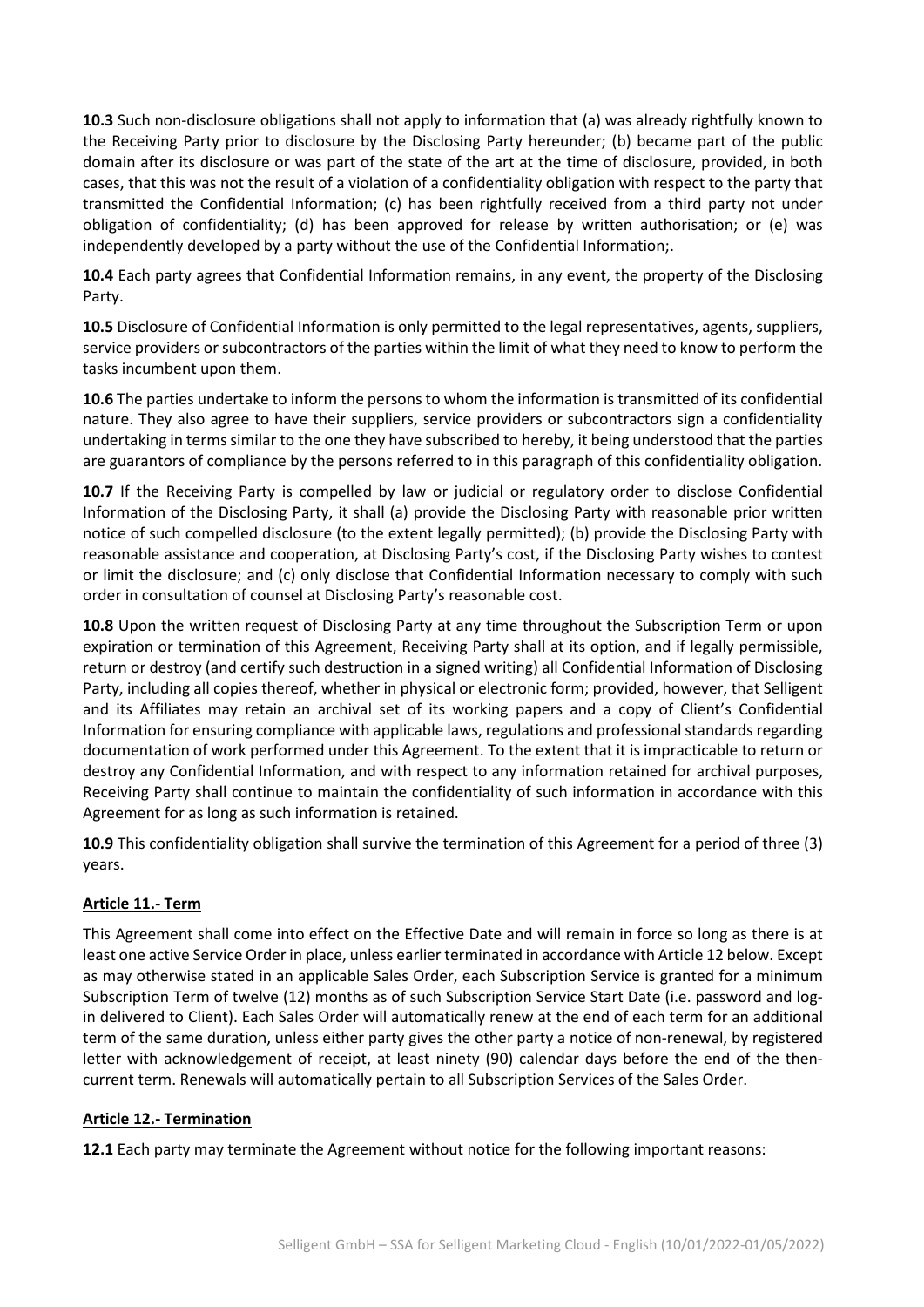- (i) if the terminating party cannot be expected to continue the Agreement until the expiry of the notice period or until the termination of the Agreement, taking into account all the circumstances of the individual case, in particular the negligence of the other party.
- (ii) if Client is in arrears with the payment of the fees or a not insignificant part of the fees for two (2) consecutive payment terms or in a period which extends over more than two (2) payment terms, is in arrears with the payment of the fees in an amount reaching the fees for two (2) months.
- (iii) if Client violates the industrial property rights, copyrights or other intellectual property rights of Selligent or if Client violates the duty of Article 4, the AUP laid down in Article 8 or the CSA Terms and Conditions and does not cease such infringement within ten (10) calendar days after Selligent has made him aware of such an infringement.

**12.2** Moreover, should Client remain in breach of its payment obligation notwithstanding two (2) written reminders to pay within seven (7) calendar days each, Selligent has the right to deactivate Client's passwords and log-ins and/or to block access to the Services. In such case, Client will be solely responsible for all consequences that result from the blocking and the deactivation, without possibility of recourse against Selligent.

**12.3** Each party is also entitled to terminate this Agreement if the other party becomes the subject of a petition in bankruptcy or any other proceeding relating to insolvency, receivership or liquidation.

**12.4** Selligent is entitled to terminate this Agreement immediately without any court intervention nor notice period (i) for any material violation by Client that risks the safety, security or reputation of any network, person or entity, or for violations of Selligent acceptable use of the Services as set forth in Article 8; or (ii) in the event Client becomes a competitor, directly or indirectly as a result of its direct or indirect shareholders.

**12.5** In the event of the premature termination of the Agreement due to Selligent breaching its obligations, Selligent will reimburse Client the portion of any fees paid in advance by Client and cover the period during which the Services have not been provided.

**12.6** In the event of the premature termination of the Agreement due to Client breaching its obligations, Client must pay (i) all of the Subscription Services fees provided for in this Agreement; and (ii) the Project Services and Support Services provided up to the termination date.

**12.7** Notwithstanding any termination of this Agreement, the provisions of this Agreement that by their nature should survive the termination, shall survive the termination of this Agreement.

# **Article 13.- Fees & Payment**

**13.1 Fees.** Client shall pay all fees specified in all executed Services Order hereunder. All fees are quoted in EURO, excluding VAT or any other relevant taxes. Except as otherwise provided in this Agreement, fees are non-refundable.

**13.2 Invoicing & Payment.** Fees for the Services will be invoiced in accordance with the terms in the relevant Service Order. Invoices are payable within thirty (30) calendar days from the date of invoicing. In the event of late payment, the provisions of the German Civil Code on late payments will apply. Client is aware that this means, amongst others, that under the current legal framework (dated 29 July 2014) once the (agreed) payment term has elapsed, Selligent will automatically (no notice of non-performance being required) be entitled to (i) an interest for late payment that is equal to the ECB base rate + 9% and (ii) a fixed sum of minimum €40. Entitlement for further compensation is not excluded.

**13.3 Indexation.** All fees applicable pursuant to this Agreement are adjusted each year on the anniversary date of the Subscription Term Start Date, as defined in the relevant Sales Order, depending on the variations in the German consumer price index (hereafter the "**Index**"), using the formula:

P1 = (P0 X S1)/S0 where:

 $P1$  = New Fee for the year N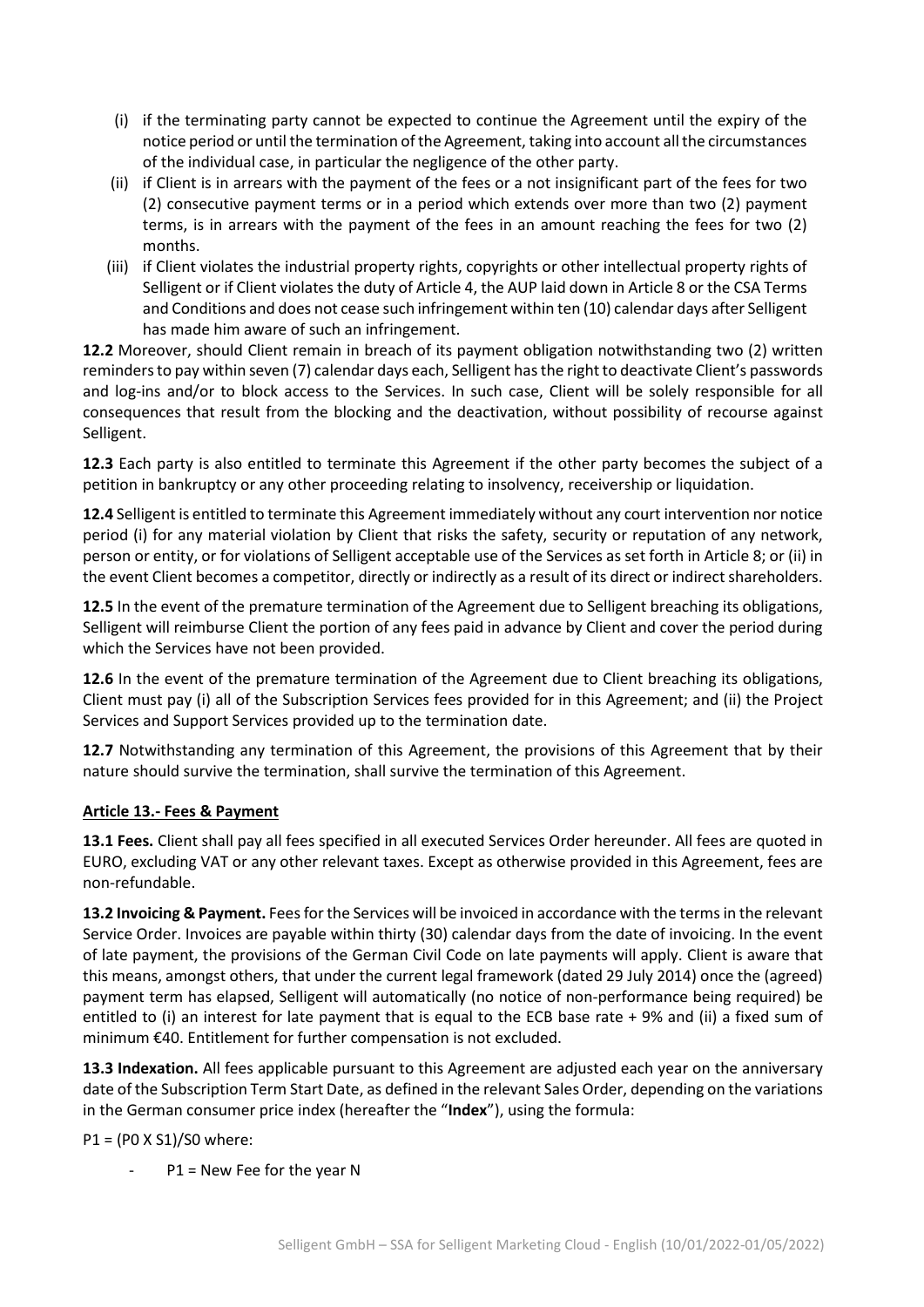P0 = Current Fee

- S1 = Index from the month before the month of the anniversary date of the Subscription Term Start Date for the year N
- S0 = Index from the month before the month of the anniversary date of the Subscription Term Start Date for the year N-1

Example:

Subscription Term Start Date: 15 March 2021 – Monthly Subscription Fee of €5,000

The first indexation shall take place on 15 March 2022 as follows:

 $PO = £5,000$ 

S1 = [102] (index of February 2022, published beginning of March 2022)

S0 = [101] (index of February 2021, published beginning of March 2021)

 $P1 = (5.000*102)/101 = \text{\textsterling}5,049.50$ 

#### **Article 14.- Commercial reference**

Client authorizes Selligent to use the following information as a commercial reference in publications, events and actions to promote Selligent's products and services: Client's name and, information that is publicly known about Client (including Client's logo). Client can revoke this authorization at any time in writing without any justification.

#### **Article 15.- General Provisions**

**15.1 Entire Agreement – Severability.** The Agreement is the entire agreement between the parties relating to subject matter hereof, and supersedes all prior or simultaneous agreements, negotiations or statements.

Any commercial offer issued by Selligent under this Agreement shall be valid for a maximum period of three (3) months.

Parties acknowledge that the interconnected environment of cloud computing is subject to rapid and substantial change of operational, legal and data security requirements or parameters. This Agreement may need to be amended from time to time as a result of the enactment of new laws or regulations applicable to the Selligent Services, in particular as regards data security, or of substantial changes imposed by terms of use of public clouds' services. Any such change will be notified to Client by email. In case Client does not object within fourteen (14) working days to such change, Client shall be deemed to accept it. In case Client timely objects to such change, Selligent shall be entitled to terminate the Agreement.

Subject to the above, this Agreement may not be released, discharged, supplemented, amended or modified in any manner except by an instrument in writing signed by a duly authorised officer or representative of each of each party.

In case any provision of this Agreement is held invalid or unenforceable for any reason, the remaining provisions shall continue in full force without being impaired. Client and Selligent shall act in good faith to replace any invalid provision with a valid one that most closely approximates the intent and economic effect of the invalid provision.

**15.2 Other Documents**. No terms, provisions or conditions of any purchase order, acknowledgment or other business form that Client may use in connection with the purchase of any Service will have any effect on the rights, duties or obligations of the Parties under, or otherwise modify, this Agreement, irrespective of any failure of Selligent to object to such terms, provisions or conditions. Service Orders are noncancellable and non-refundable.

**15.3 Governing Law – Limitation.** This Agreement is governed by and construed under German law excluding its conflicts of law principles (i.e. in the event of any conflicts, German law, rules and regulations shall prevail and govern). Any dispute in connection to this Agreement shall be subject to the exclusive jurisdiction of the courts of Munich. Any claim of Client before a court in connection with this Agreement can only be initiated by the Signing Entity and, to the extent legally permitted, is subject to a limitation